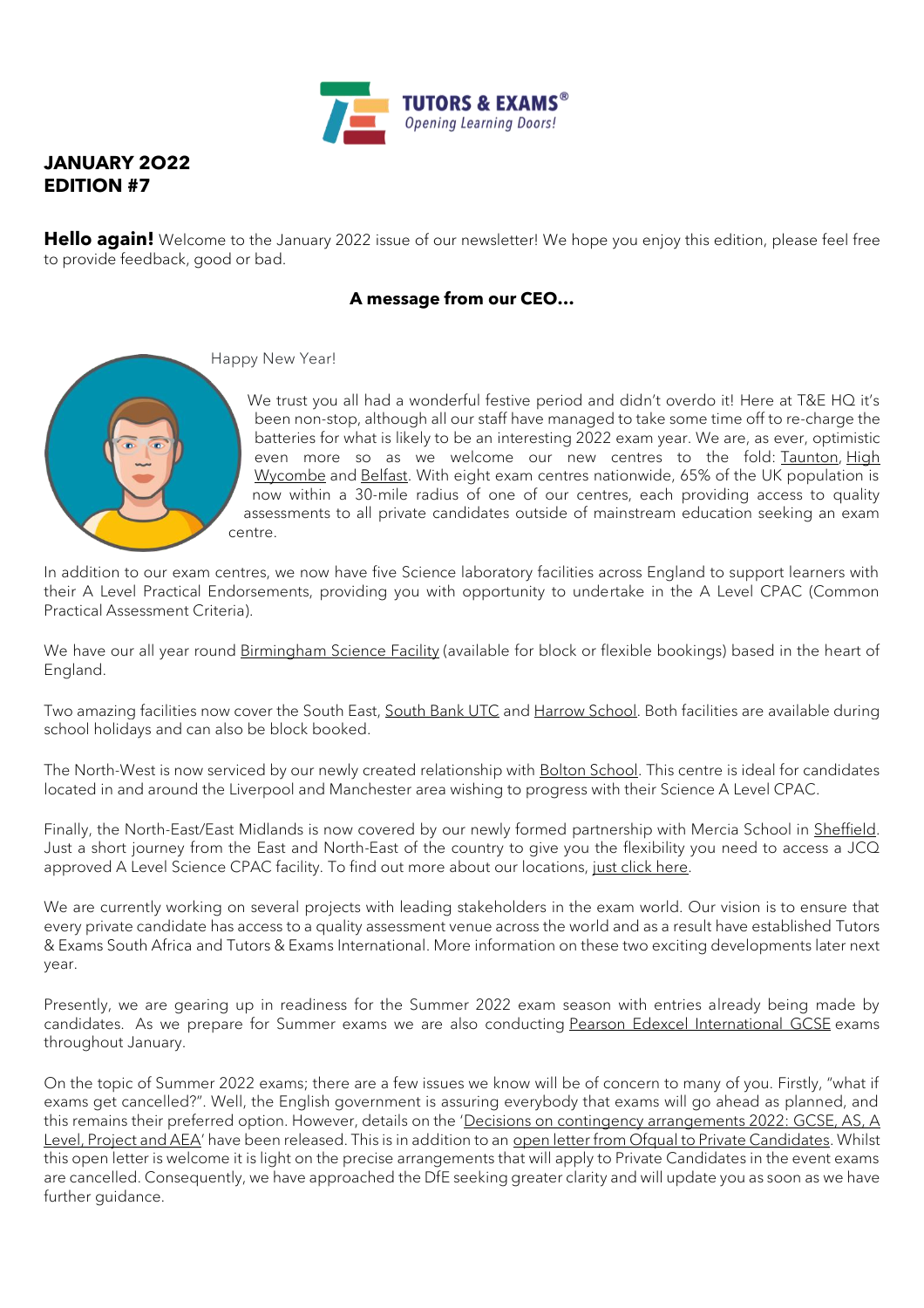More details on [Guidance on Contingency Arrangements](https://www.gov.uk/government/publications/guidance-on-contingency-arrangements-for-gcses-as-and-a-levels-in-summer-2022) can be found in the link. But, for now, we ask you all to continue with learning, study, revision and teaching as if exams are proceeding as planned. We are more than happy to provide mock exams for learners throughout their study, please [Contact Us](https://www.tutorsandexams.uk/contact-us/) through your normal channels if you would like to discuss options.

Tutors & Exams are well placed to serve the Private Candidate community should exams be cancelled. We have led the way over the last two years working with the DfE, Ofqual, The JCQ, Awarding Organisations and key stakeholders. Our processes are robust and have been accepted and endorsed throughout the pandemic. We will ensure that we adapt where necessary and continue to safeguard Private Candidates assessments regardless of the government decisions. Please bear in mind that the announcements referred to are for English Ofqual Accredited Qualifications only. They do not include Pearson and Cambridge International A Levels and International GCSE. We will keep you informed on their decisions as and when they are announced.

We are keeping our centres safe ready for exams going ahead. Our teams are regularly taking Lateral Flow Tests and working from home where regulations allow. We continue to sanitise our offices and exam areas regularly. All of our staff are 100% up to date with their [vaccines and boosters.](https://www.nhs.uk/conditions/coronavirus-covid-19/coronavirus-vaccination/book-coronavirus-vaccination/) We do ask that if you are visiting our centres you follow our advice and notices as well as [government advice and legislation.](https://www.gov.uk/coronavirus) We do ask that you wear a facemask in the public areas of our buildings up to the point of sitting at a desk. Maintain social distancing where possible. Regularly clean your hands. Please take a [Lateral Flow Test](https://www.gov.uk/order-coronavirus-rapid-lateral-flow-tests) prior to every visit. Your safety is as important as the safety of our staff and everyone around us. Please be patient and understanding.

So, 2021 has gone! 2022 what can we do? We want to hear how we can improve, change, make life easier or hear about the good things we do. We want to know how we can present information more clearly to you. If you want to give us your feedback or work with us on improving things, then please get in touch by emailing [feedback@tutorsandexams.uk.](mailto:feedback@tutorsandexams.uk)

2022 will be a significant year for everyone at Tutors & Exams. We hope that you will be with us on the journey, and we can be part of yours.

Wishing you all every success (whatever shape that may be in) for the future.

*Chris Spraggett*, *Group CEO*

#### **Science Practical Assessments – \*STOP PRESS\***

We have now received confirmation from all Awarding Organisations that we can accept a declaration off students who are wishing to take GCSE Sciences for Summer 2022 ONLY, that they have completed their practical's via demonstrations and simulations if it is not possible to carry them out in hands on sessions.

#### Therefore we can accept entries for Summer 2022 only.

We are delighted to now offer five locations for the delivery of Science Practical's – Birmingham, two in London, Bolton and Sheffield.

With our dedicated Science laboratory based in Birmingham, we have the ability to deliver A Level Science practical's all year round (consecutive four-day course for each subject).  We also have access to science laboratories located in four schools available to offer Science practical's outside of term time.

We have been approved by the JCQ to carry out the 12 Science Practical's for the A Level CPAC's (Biology, Chemistry and Physics) for the following Awarding Bodies – Pearson, OCR, Eduqas and AQA. For further information please visit our website, link below which gives further details including dates, cost and how to book.

<https://www.tutorsandexams.uk/exam-centre/a-level-science-practical-endorsement/>

Tutors & Exams have eight examination centres located around the country and all are approved for examination delivery by the Joint Council for Qualifications (JCQ).

<https://www.tutorsandexams.uk/#centre-locations>

We work in partnership with several established Distance Learning Providers and Online Schools including CloudLearn, NEC, My Online Schooling, Wolsey Hall and South West Science School.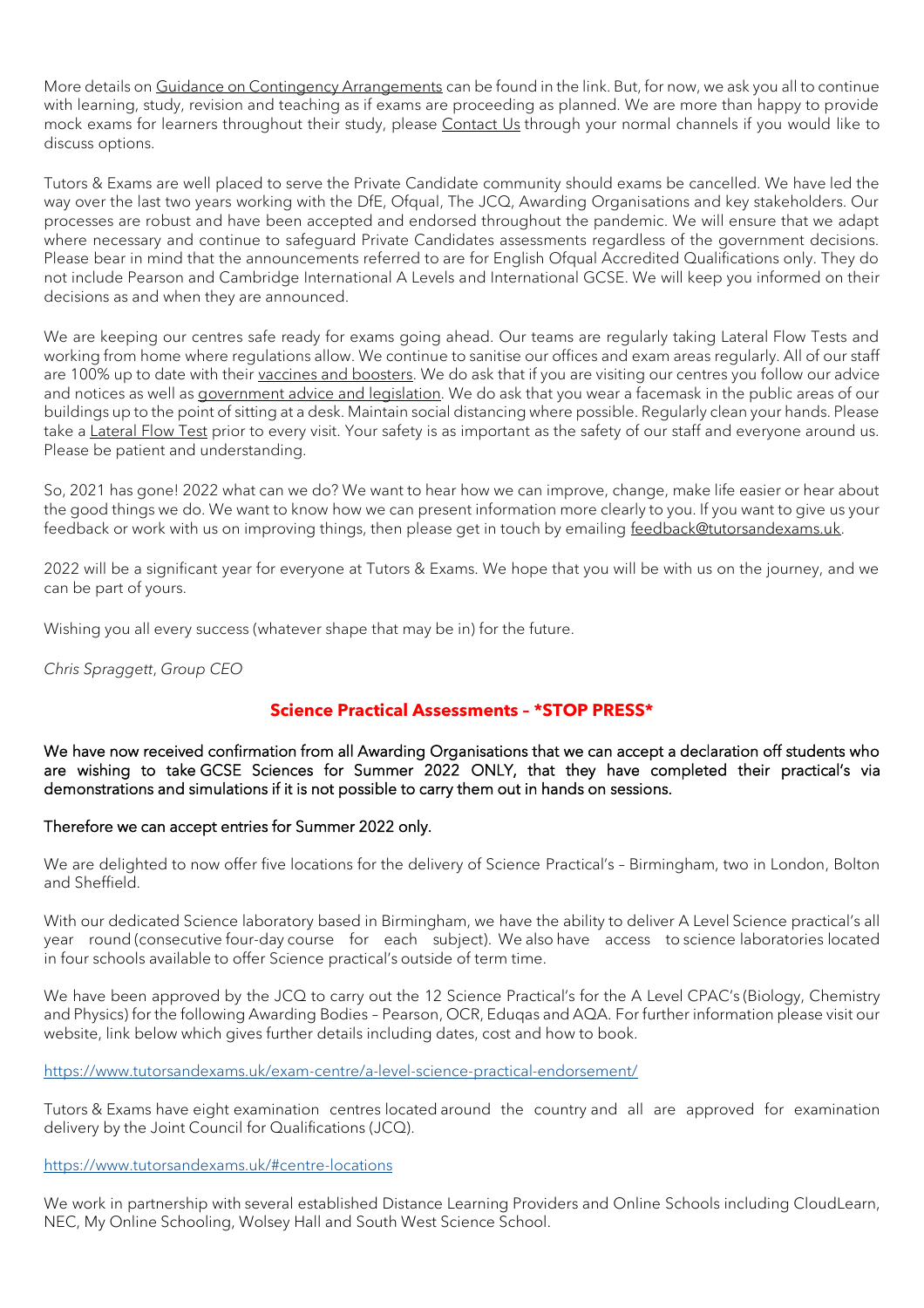## **Deadline Dates**

# **Examination entry deadline dates for Summer 2022 Series**

| <b>Qualification Type</b> | <b>T&amp;E Entry Deadline Date</b> | Late Fees apply from       | High Late Fees apply from | <b>Notes</b>                                                               |
|---------------------------|------------------------------------|----------------------------|---------------------------|----------------------------------------------------------------------------|
| Summer 2022               | 7 Feb 2022                         | 8th Feb 2022 - 31 Mar 2022 | 1st Apr 2022              | CAIE have a cut off of the<br>17th April for all entries in<br>this series |



## **Meet The Team: Paul Butler**

Name: Paul Butler Job Title: Centre Manager at High Wycombe Based at: High Wycombe

#### How long have you been with Tutors & Exams?

A month and a half

## What is your favourite part of your job?

I'm enjoying building a centre from the ground up. It's rewarding seeing everything come together as we prepare for what's looking to be a busy first year!

### What does a typical day look like for you?

Learning, lots of learning! Quite appropriately! I have training sessions morning and afternoon, and everyone has been so friendly and helpful in-between as I ask lots of questions. Of course the normal emails and tracker updates are a daily feature, but a fair amount of my time is dedicated to getting Wycombe up and running! The office is finally looking like an office, and we even have cups and a kettle for the inspector tomorrow! It's all very exciting!

#### Fun Facts

Paul likes to relax by building computers and gaming. He also likes all things sci-fi and believes that Star Trek is better than Star Wars! He also enjoys Nature, Chess, Squash, Judo, and anything Physics related.

## **A Poem from A Candidate…**

THIS is the exact reason we work as hard as we do for our candidates! We have been asked to keep this anonymous but please, take a moment out of your day to read this fantastic poem from one of our candidates with a few words from mum below!

'We knew at the age of 8 that my daughter would need a different approach and environment for her to be able to access examinations due to the challenges she faces. Home invigilation would be the only way that to ensure that she could take her GCSEs. I didn't realise how difficult finding somewhere to facilitate her to take an exam would be. After over 40 phone calls and over 40 rejections I realised that I probably had to accept that she would not be able to take an exam and I didn't know how to tell her. She was academically capable, she had worked so hard but due to the conditions she needed to take her exams in she was being turned away, it was absolutely heart breaking and it felt like a hopeless situation.

I reluctantly made another phone call, this time to Tutors and Exams in Doncaster, fully prepared and expecting to be told that our request for home invigilation would not be possible. Instead, I was told immediately that they could facilitate this and transferred me to their access arrangements team to begin the application process. Within days of sending off the access arrangements application for home invigilation, we received the news that our request had been granted by the exam board. Since then she has taken a GCSE with the most thoughtful and caring team and invigilators behind her. They went to every length to ensure that we got the exam conditions right, nothing was too much trouble and the invigilators could not have been more kind and reassuring during her examwe are looking forward to seeing them again!

Without T&E I believe that my daughter would not have been able to take GCSEs, they would not be an option for her. T&E were accepting and opened a door that wasn't previously open, in facilitating home invigilation they have made her an equal to her peers. In saying yes, they have quite literally changed her life and I don't have the words to express my gratitude to them.'